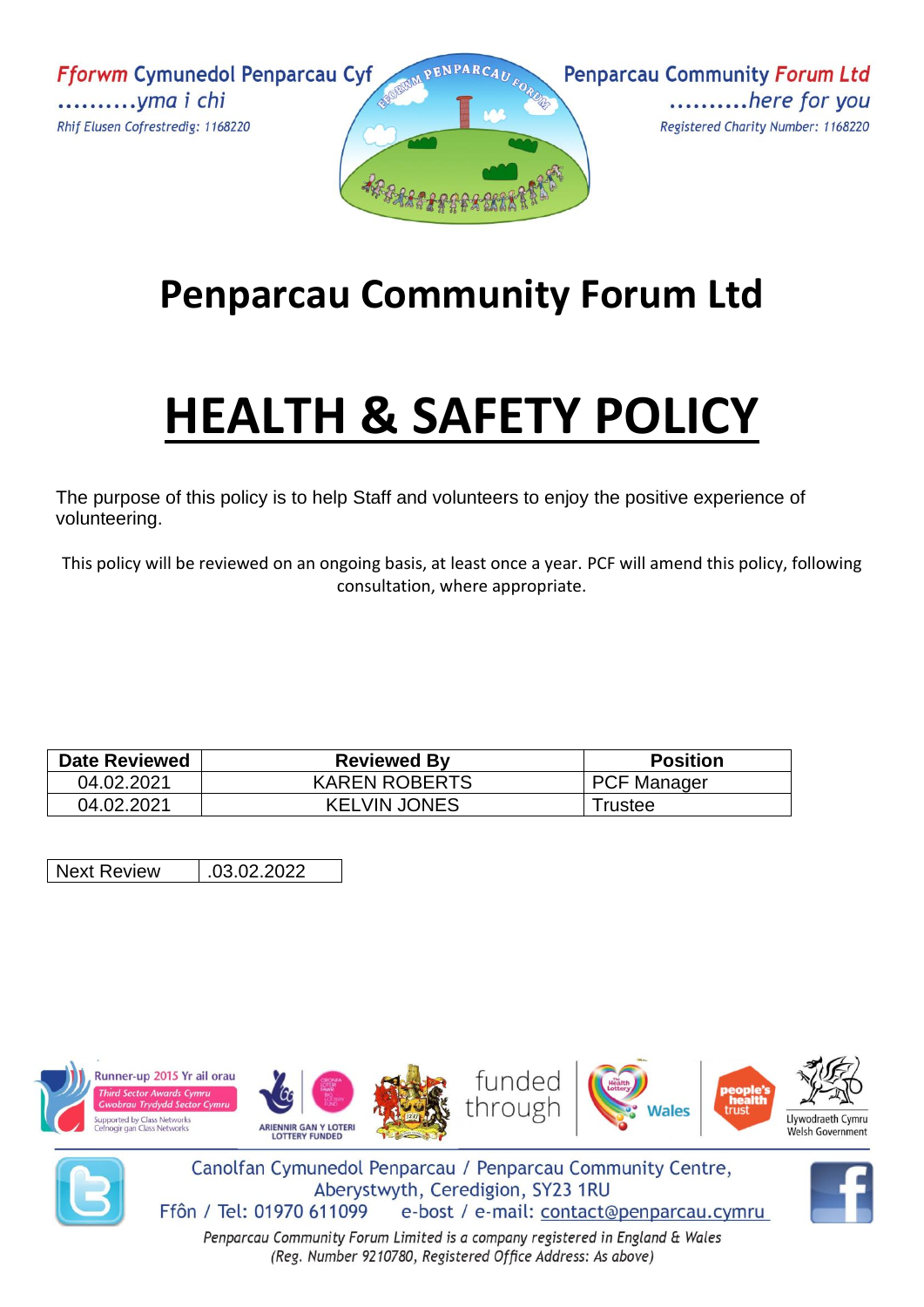# *Policy Statement*

The policy of Penparcau Community Forum Ltd (the Forum) is to comply with the Health and Safety at Work Acts and all other statutory provisions, and to ensure as far as is practicable the health, safety and welfare of employees, volunteers and visitors.

#### *Responsibility*

The primary responsibility for health and safety matters rests with each individual member of staff and the Board. Staff and volunteers are expected to comply with health and safety instructions and to take all reasonable care of their personal health and safety and that of others who may be affected by their actions.

# *First Aid*

The *Appropriate Person* for First Aid is the Forum Manager.

First aid boxes will be maintained at all Forum offices by the *Appropriate Person*.

Designated first aiders will be in attendance at all Forum-run events, whether indoors or outdoors. They will be in possession of an appropriately stocked first aid kit.

#### *Accident Book*

All accidents and injuries will be recorded in the Forum's accident book as soon as is practicable.

#### *Fire*

- Notices detailing the procedure to be followed in the event of fire will be prominently displayed.
- Fire escape routes will be clearly marked.
- Fire doors must be kept closed when not in use.
- Fire appliances will be correctly positioned and their location and means of operation understood by staff
- Electrical appliances shall be correctly wired so as to obviate any fire hazard.
- Electrical circuits are not to be overloaded.
- Cleaning fluids or any other inflammable substances must not be stored near to electrical or other fires.
- Cigarettes must always be properly extinguished.

# *General Matters*

- Machinery and equipment must only be maintained and repaired by authorised personnel.
- Drawers to filing cabinets must be kept closed when not in use.
- Stationery and files must be tidily and securely stored. Floors must be kept clear in all offices. Passageways must not be obstructed by any such stored material.

# *Training*

Health & Safety representatives will be nominated for each office and appropriate training will be given.